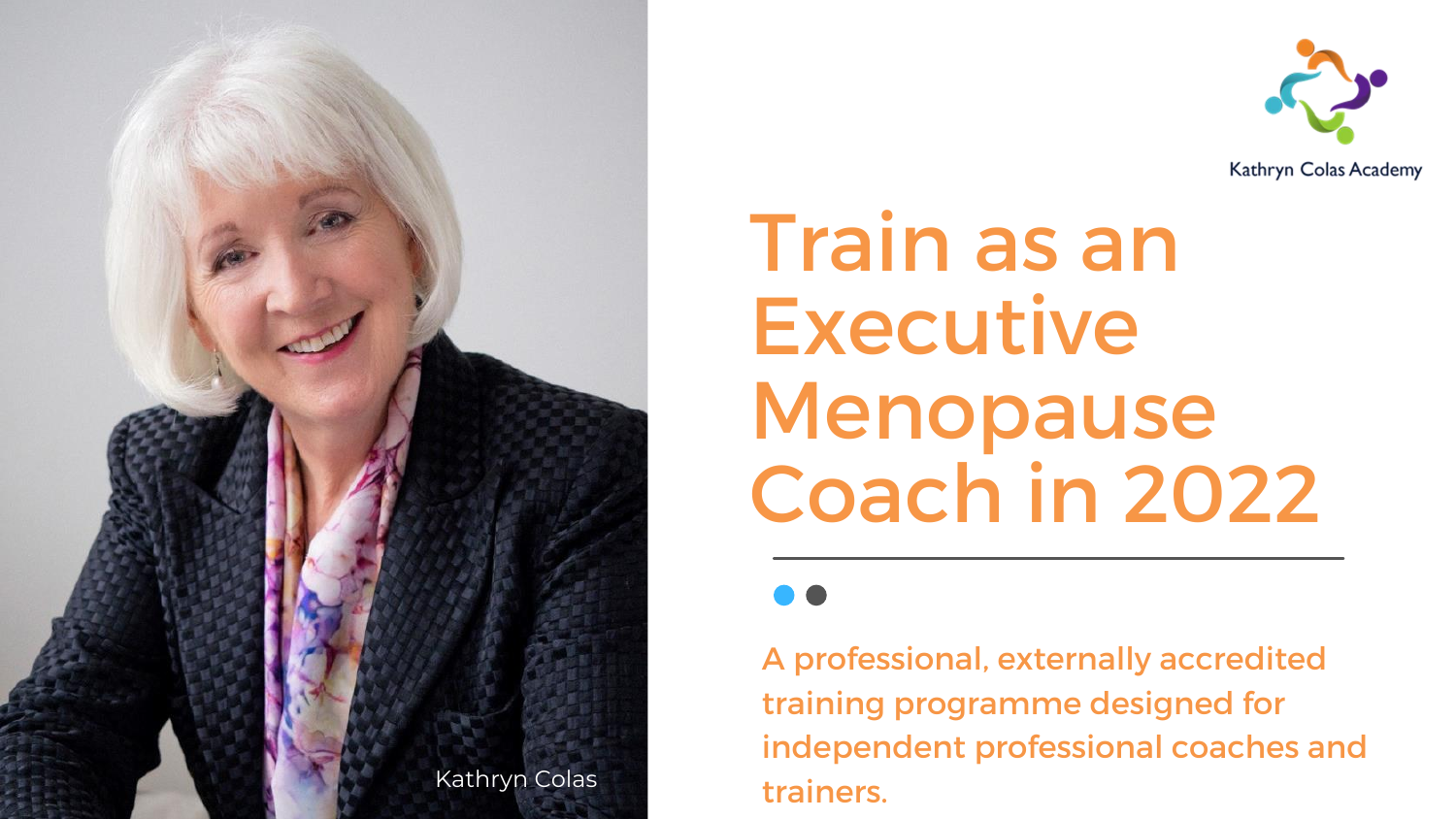

### Kathryn Colas Academy



The Academy was founded in 2020 and works with a range of organisations seeking to support their employees through menopause, including KPMG, the Society and College of Radiographers and National Association of Head Teachers.

The Kathryn Colas Academy is revolutionizing the way menopause is managed in every workplace. We share knowledge and insights to raise awareness and build understanding of the menopause for everyone. Our professional and comprehensive programmes were successfully accredited by CPDUK.

The CPDUK Certification Service evaluates a variety of professional learning activities, accrediting only those of the highest standard. With no enforceable employment laws providing support, companies are seeing the need to address this subject to retain good staff. Our Executive Menopause Coach programme equips professional trainers with the skills, knowledge and experience to deliver menopause training to every employee in every workplace.



# Kathryn Colas Academy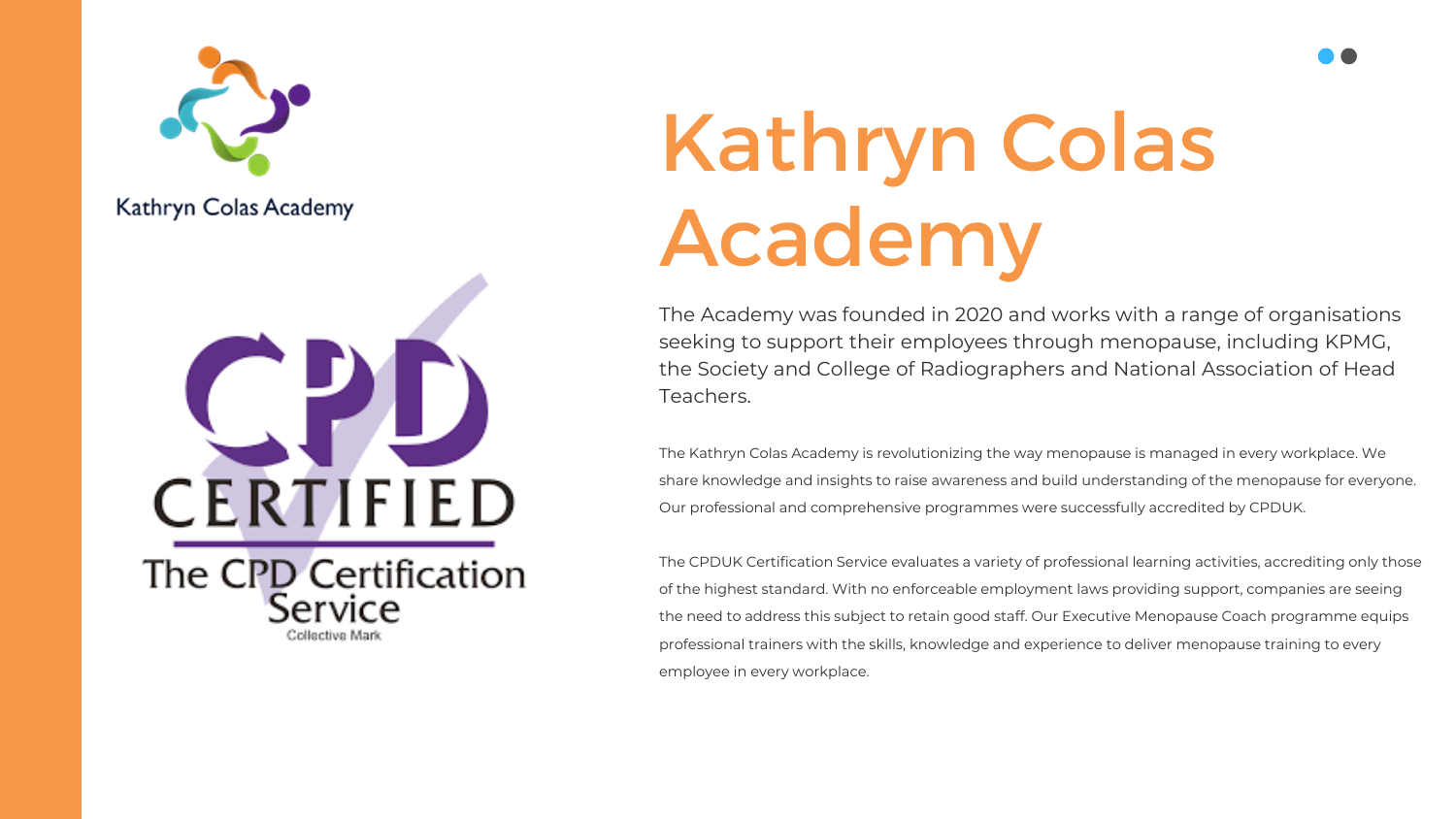# Our Mission

The availability of Certified Professional menopause training for every person in every workplace



## Pioneering **Work**

After years of pioneering work and passionate commitment to bring menopause onto the business, government and education agendas Kathryn decided to take her research, training experience and knowledge to a wider audience, supporting people within a wide range of organisations throughout the UK and beyond.



## Menopause **Training**

In 2020 Kathryn began working with external consultant Angela Hobbs MSc, a passionate advocate for gender equality and supporting women in business. They applied their combined menopause and business experience to design and develop two comprehensive training programmes. Both programmes were externally accredited in 2021.



Kathryn Colas Academy



The Executive Menopause Coach programme is designed for independent trainers with experience in delivering learning and development in the workplace. Extend your portfolio by adding menopause awareness and professional support giving you the confidence to develop the menopause side of your business. Talk to us today about joining one of our programmes in 2022.

## Executive Menopause Coach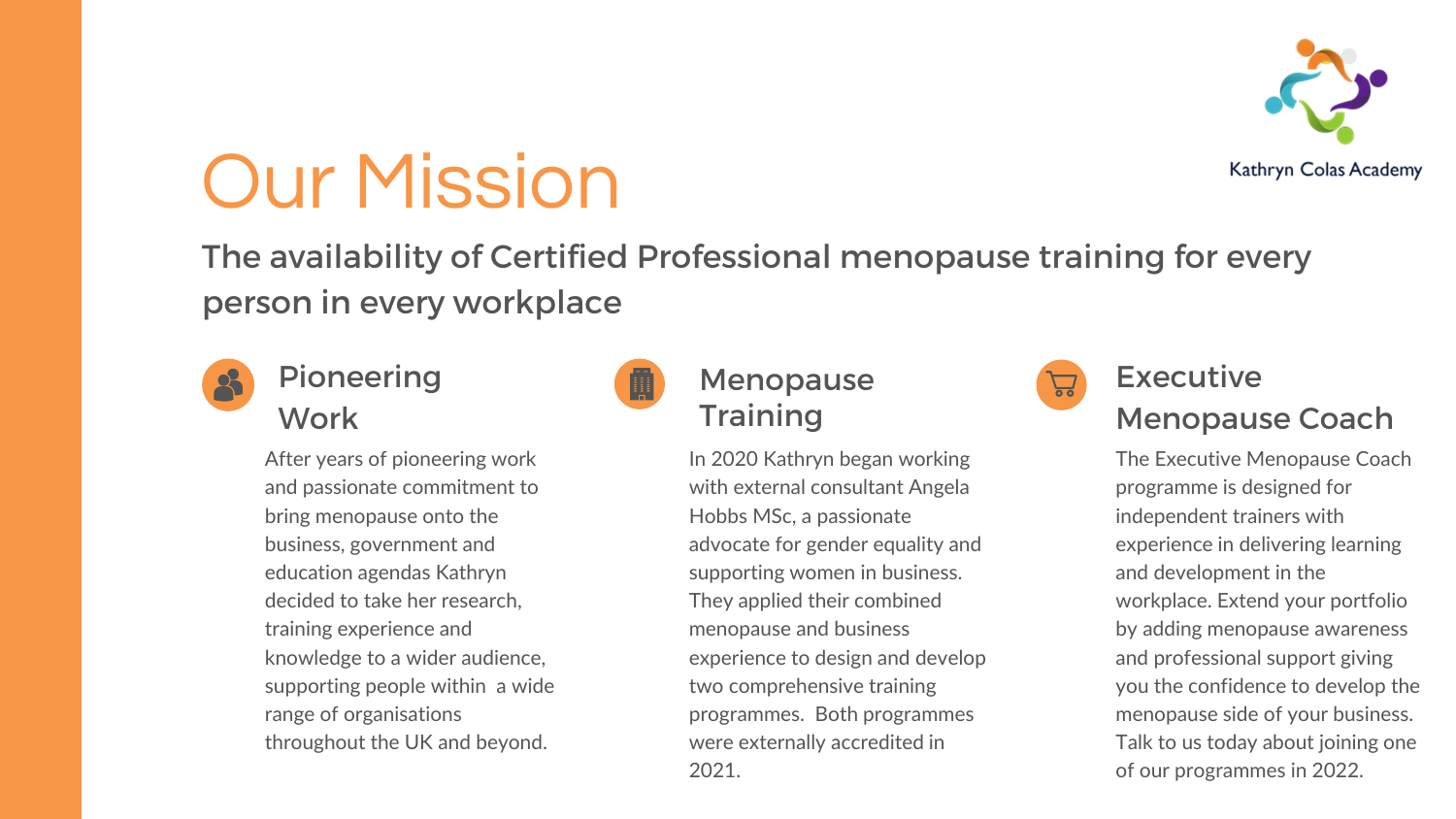# 2022 Autumn Programmes

## Final Dates for Autumn 2022 - Dates shown indicate the start date for each programme



## 8<sup>th</sup> September 8<sup>8</sup> 8<sup>th</sup> October: Intensive





Kathryn Colas Academy

All seven modules are delivered over two weekends, completing on Sunday 23rd October and include 1:1's and assignment submissions.

This programme will complete with module seven on 1<sup>st</sup> December and include 1:1's and assignment submissions.

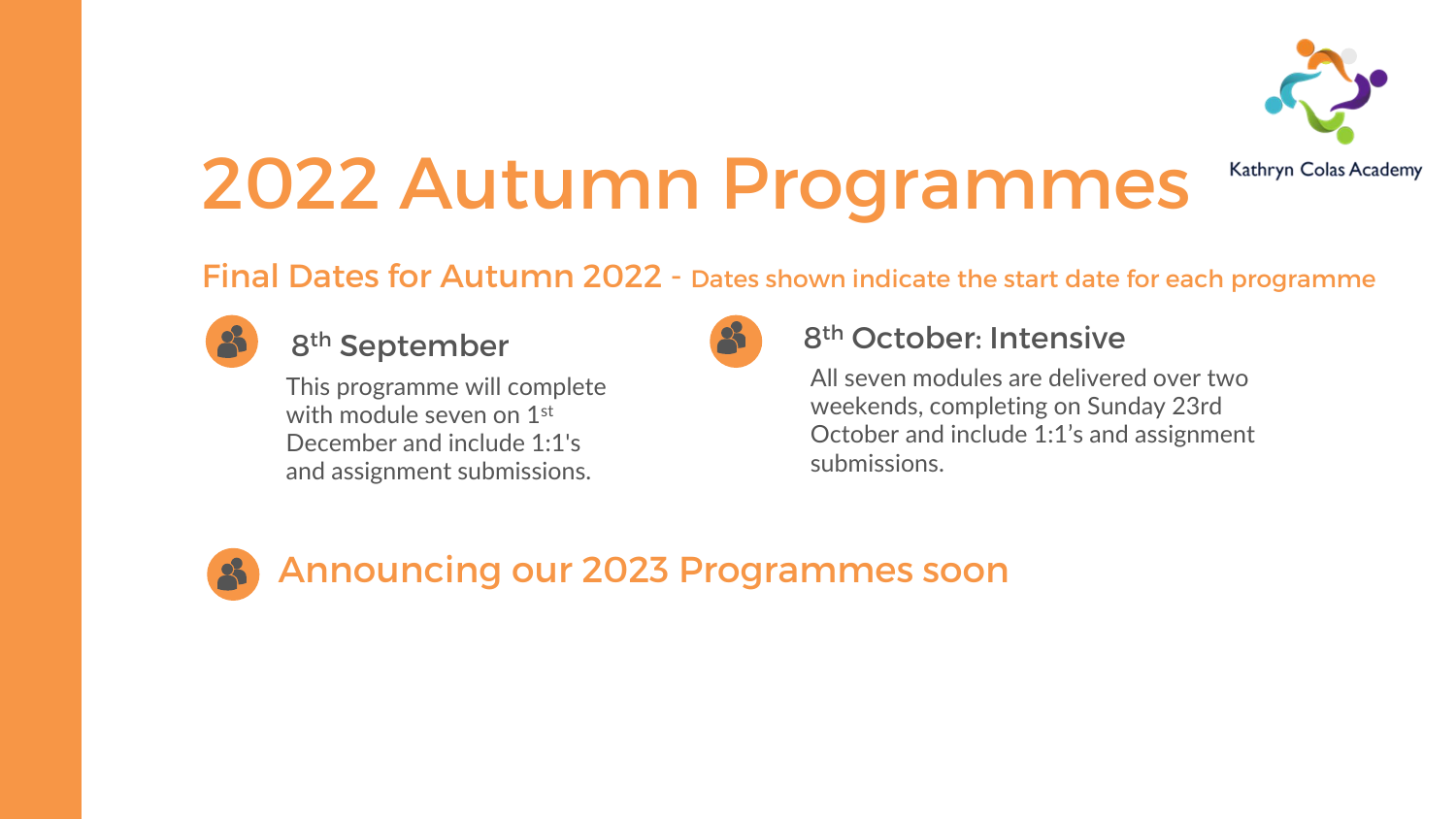# Executive Menopause Coach Training Modules & Assignments

#### Welcome & Module One

Exploding the Menopause Myths

#### Module Two

Changing Face of the Workplace & Impacts on Menopause Management

### Module Three

Menopause: Symptoms & Non-Medical Interventions

#### Module Four

Equality, Diversity & Inclusion

### Module Five Menopause Policies &

How to Create Best Practise

### Module Six

Cultural Engagement

#### Module Seven

This module is dedicated to Coaching Skills and building your

business

#### 1:1's

A scheduled individual 1:1 with an Executive Menopause Coach

#### Assignment Submission

Assignments are issued to cover the learning in every module. Assignments form part of the Final Submission from which a Report is prepared within four weeks.

#### Promotional Webinar

Following each EMC programme a live webinar is promoted across Eventbrite and all our networks. Attendance has always been above average and brings together everyone from the Kathryn Colas Academy Community of Coaches.



#### CPD Certification

CPD Certificates are emailed direct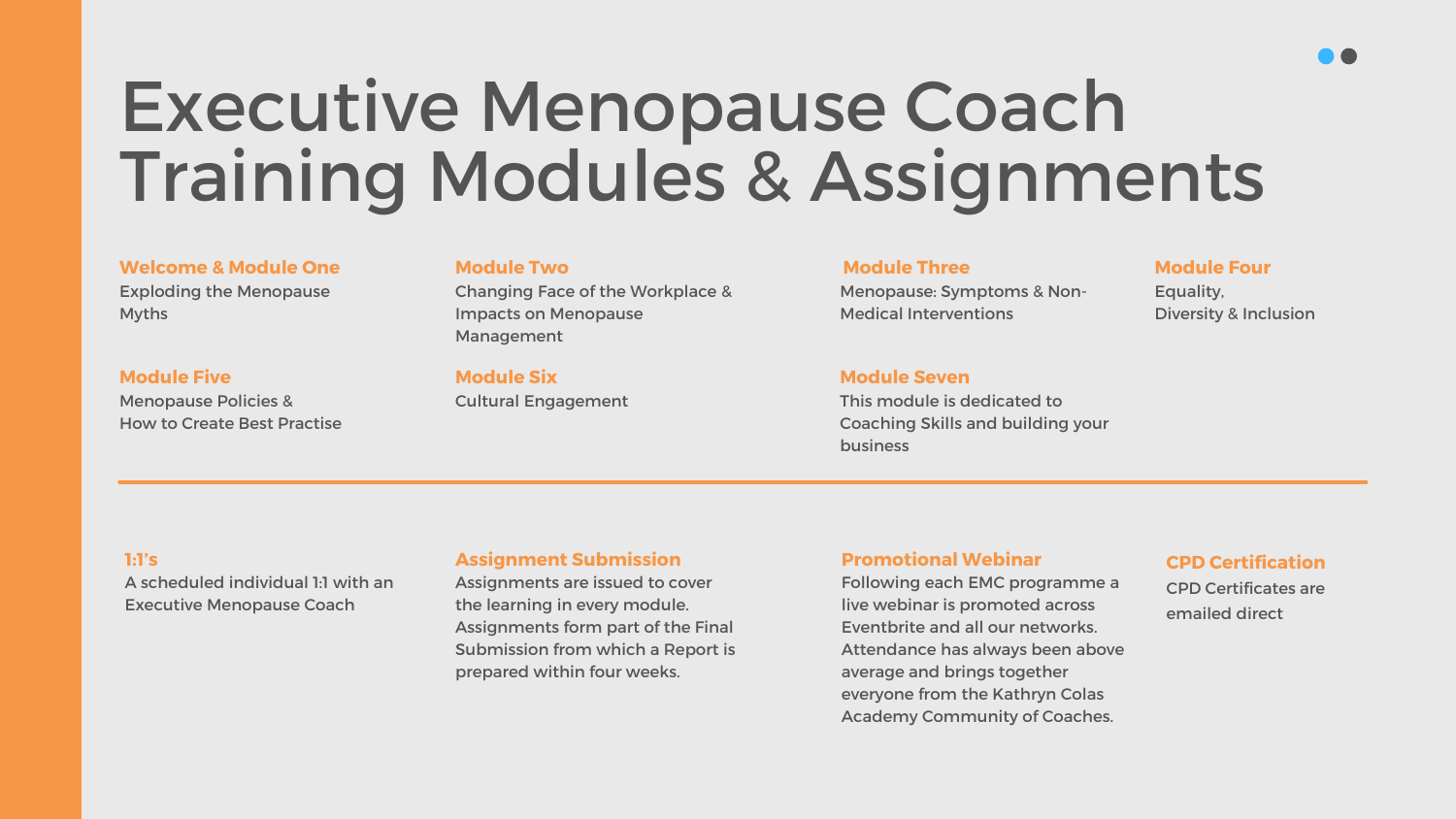# Kathryn Colas



In 2012 Kathryn Colas resigned from a senior executive role in hotel management because of an unknown challenge that she was totally unprepared for. Menopause: The debilitating symptoms, lack of awareness and the dense shroud of taboo were totally unexpected and difficult to accept. As someone who had always relied on her inner resilience, perseverance and bounce back approach, Kathryn decided to pursue answers to all those questions that simply didn't make any sense. Her story is one of discovery, learning, passion and commitment.

# How to Survive **Menopause**

Without Losing Your Mind



### Kathryn Colas

Foreword by Professor Wulf H Utian MD, PhD, DSc (Med), FRCOG, FACOG, FICS Recognised as the Godfather of Menopause Research. Author of Menopause in Modern Perspective: A Guide to Clinical Practice, and Change Your Menopause! Why one size does not fit all.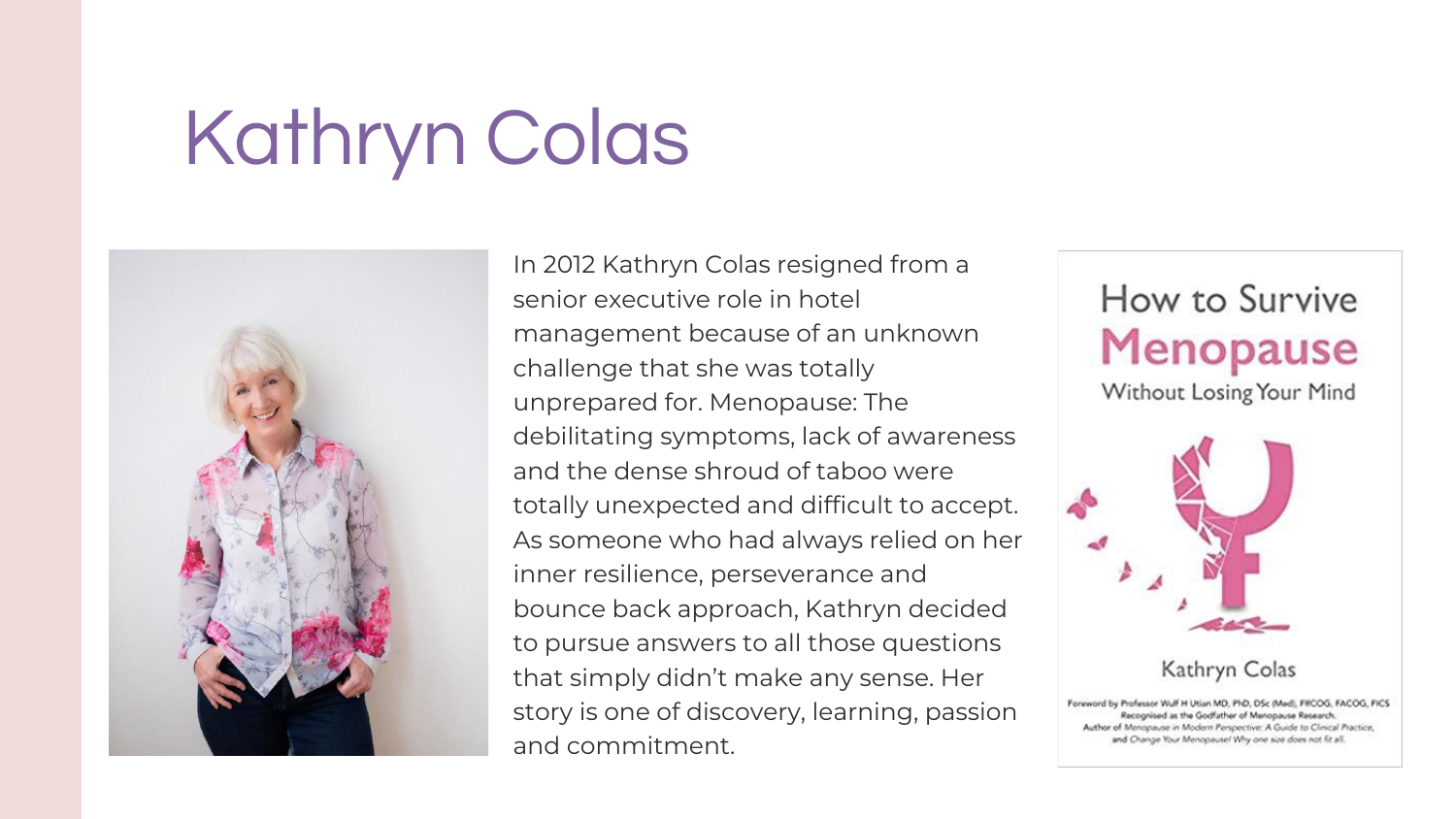# Frequently Asked Questions

### How is the training delivered?

All of our training modules for 2022 will be delivered online in an interactive and collaborative environment.



Each programme is designed for up to 12 participants. Recordings of each module are also made available to each participant.

Each training programme is facilitated and delivered by two of our accredited Executive Menopause Coaches.

### How many modules are there?

There are seven modules per programme, and six assignments plus an individual 1:1 session with one of your progamme facilitators. There are two formats available. Our original 3 ½ month programme, with one module every two weeks and the intensive weekend option, delivered over two weekends. Each module lasts 2 ½ hrs.

## What is the cost of the programme?

The programme fees are £1895.00 plus vat. This is fully inclusive of all training, programme materials, assignment submission, assessment, 1:1's and Certification. All participants are granted exclusive access to the dedicated EMC website area and WhatsApp Group.

### How many participants per programme?

## Who delivers the training?

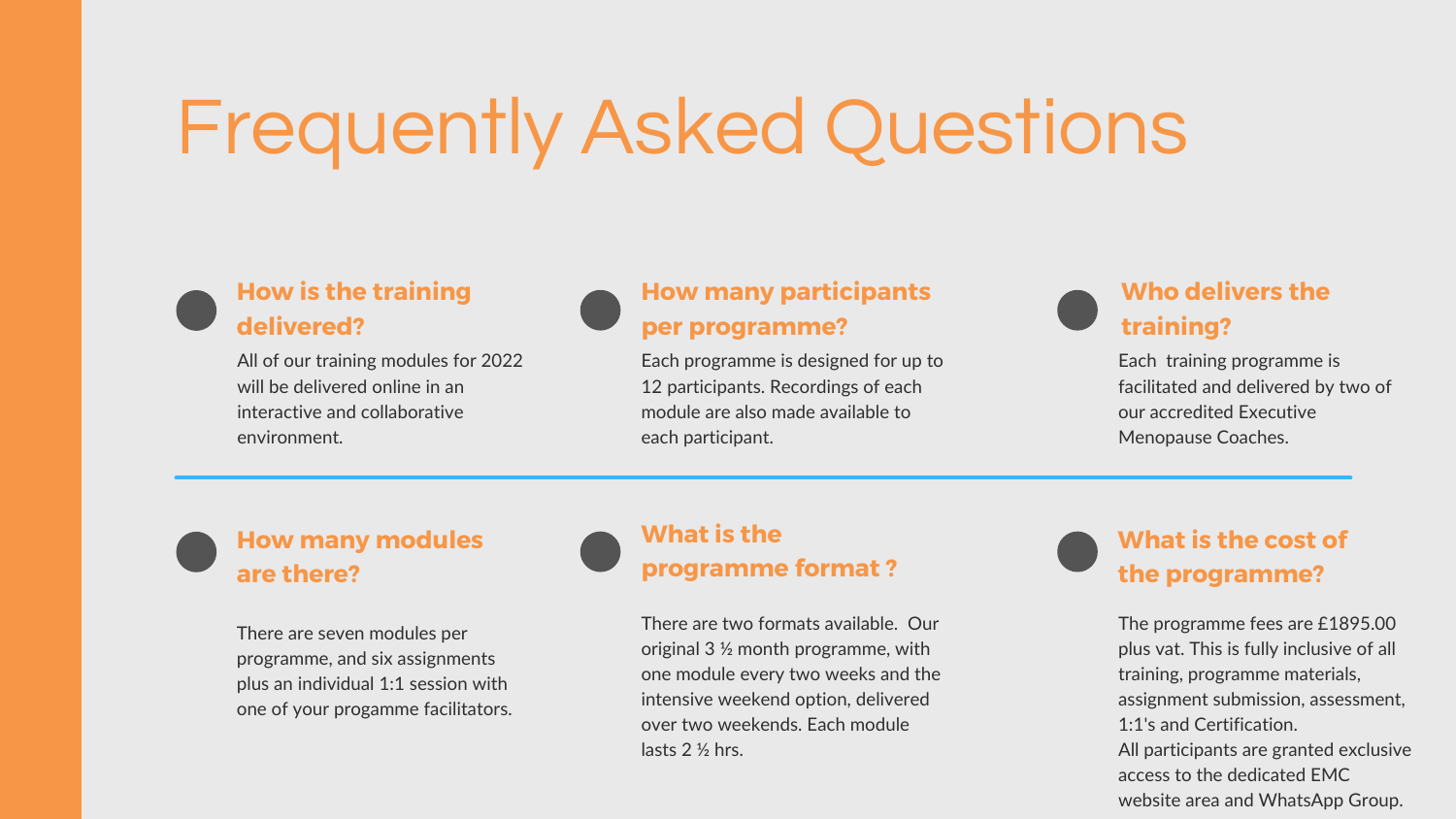# Our Growing Team of Executive Menopause Coaches











Kathryn Colas Academy